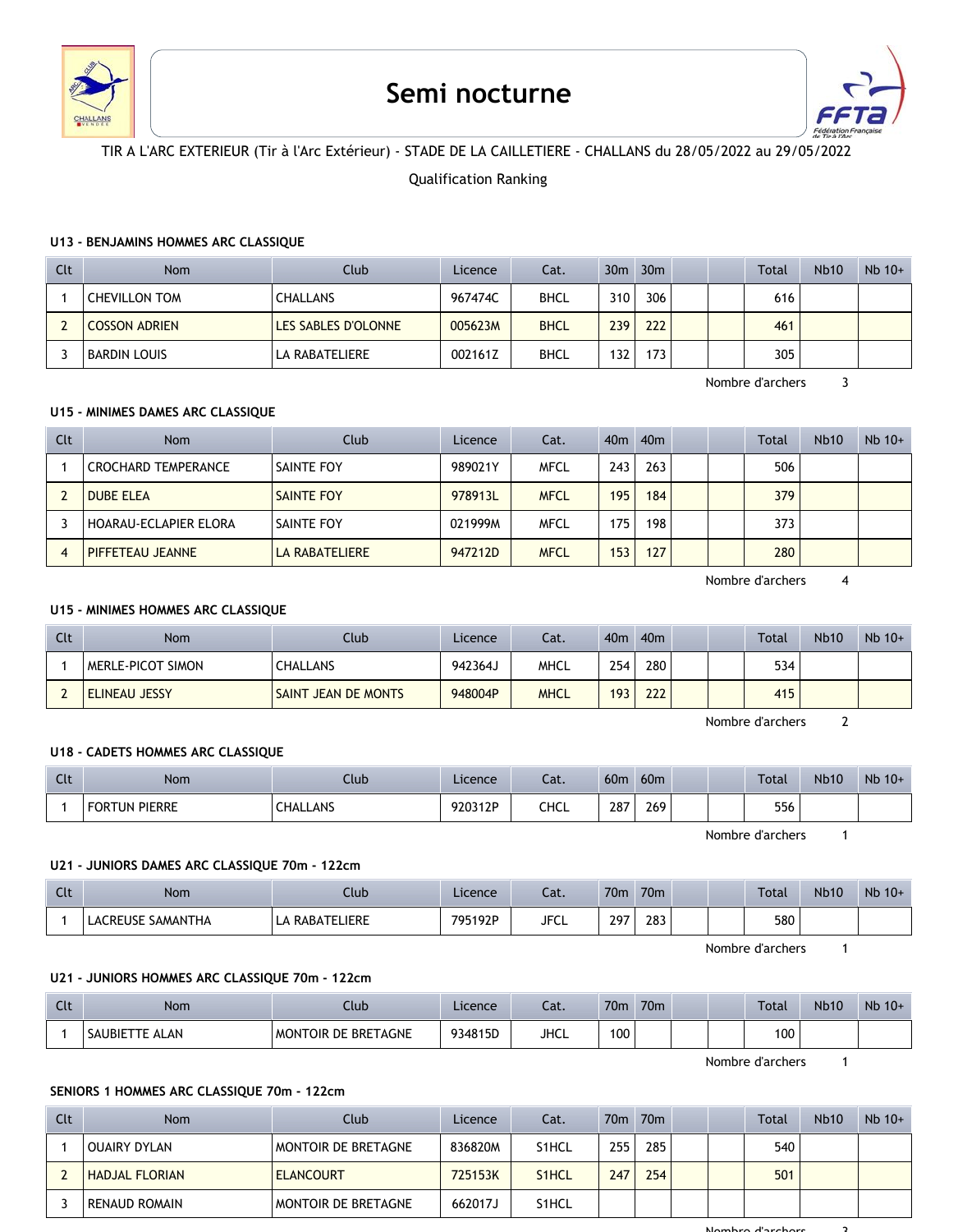#### **SENIORS 2 DAMES ARC CLASSIQUE 70m - 122cm**

| $\sim$<br>. . | Nom                      | Club                | Licence | ۰.,<br>cal. | 70 <sub>m</sub> | 70 <sub>m</sub> |  | <b>Total</b> | <b>Nb10</b> | $Nb$ 10+ |
|---------------|--------------------------|---------------------|---------|-------------|-----------------|-----------------|--|--------------|-------------|----------|
|               | <b>LACREUSE ISABELLE</b> | \ RABATELIERE<br>LA | 795191N | S2FCL       | 209<br>$\sim$   | 249             |  | 458          |             |          |

Nombre d'archers 1

# **SENIORS 2 HOMMES ARC CLASSIQUE 70m - 122cm**

| Clt | Nom                        | Club           | Licence | Cat.               | 70 <sub>m</sub> | $\sqrt{70m}$ |  | <b>Total</b> | <b>Nb10</b> | $Nb$ 10+ |
|-----|----------------------------|----------------|---------|--------------------|-----------------|--------------|--|--------------|-------------|----------|
|     | <b>VIGEANEL ERIC</b>       | AIZENAY        | 968114Y | S <sub>2</sub> HCL | 317             | 310          |  | 627          |             |          |
|     | <b>FOUCHARD CHRISTOPHE</b> | <b>AIZENAY</b> | 968138Z | S <sub>2</sub> HCL | 273             | 232          |  | 505          |             |          |
|     | DUBE JEROME                | SAINTE FOY     | 817253U | S2HCL              | 195             | 193          |  | 388          |             |          |

Nombre d'archers 3

#### **SENIORS 3 DAMES ARC CLASSIQUE 60m - 122cm**

| Clt | Nom                      | Llub                       | Licence | cal.  | 60 <sub>m</sub> | 60 <sub>m</sub> |  | <b>Total</b> | <b>Nb10</b> | $Nb$ 10+ |
|-----|--------------------------|----------------------------|---------|-------|-----------------|-----------------|--|--------------|-------------|----------|
|     | LANGUERAND-FLOHIC MONIOU | <b>LES SABLES D'OLONNE</b> | 918929L | S3FCL | 187             |                 |  | 364          |             |          |

**SENIORS 1 HOMMES ARC A POULIES 50m - 80cm**

| Clt | Nom                   | Club               | Licence | Cat.               | 50 <sub>m</sub> | 50 <sub>m</sub> |  | <b>Total</b> | <b>Nb10</b> | $Nb$ 10+ |
|-----|-----------------------|--------------------|---------|--------------------|-----------------|-----------------|--|--------------|-------------|----------|
|     | HERBRETEAU ALEXANDRE  | LA GARNACHE        | 460099H | S <sub>1</sub> HCO | 328             | 309             |  | 637          |             |          |
|     | NAUD NATHANAEL        | <b>LA GARNACHE</b> | 430639L | S <sub>1</sub> HCO | 298             | 315             |  | 613          |             |          |
|     | <b>BOUDET FLORENT</b> | LA GARNACHE        | 909531W | S <sub>1</sub> HCO | 293             | 269             |  | 562          |             |          |

#### **SENIORS 2 HOMMES ARC A POULIES 50m - 80cm**

| Clt | Nom                       | Club                       | Licence | Cat.                           | 50 <sub>m</sub> | 50 <sub>m</sub> |  | Total | <b>Nb10</b> | $Nb$ 10+ |
|-----|---------------------------|----------------------------|---------|--------------------------------|-----------------|-----------------|--|-------|-------------|----------|
|     | <b>WILLEKENS FREDERIC</b> | LA CHATAIGNERAIE           | 804481L | S <sub>2</sub> HCO             | 286             | 287             |  | 573   |             |          |
|     | <b>HADJAL PASCAL</b>      | <b>ELANCOURT</b>           | 756359E | S <sub>2</sub> HC <sub>O</sub> | 264             | 282             |  | 546   |             |          |
|     | LETULLE DAMIEN            | CAROUEFOU                  | 082905P | S <sub>2</sub> HCO             | 288             | 254             |  | 542   |             |          |
|     | <b>BARRETEAU KISHORE</b>  | <b>SAINT JEAN DE MONTS</b> | 865498J | S <sub>2</sub> HC <sub>O</sub> | 268             | 265             |  | 533   |             |          |

Nombre d'archers 4

#### **SENIORS 3 DAMES ARC A POULIES 50m - 80cm**

| Clt | Nom                            | Club                                  | Licence | cal.  | 50 <sub>m</sub> | 50 <sub>m</sub> |  | <b>Total</b> | <b>Nb10</b> | $Nb$ 10+ |
|-----|--------------------------------|---------------------------------------|---------|-------|-----------------|-----------------|--|--------------|-------------|----------|
|     | <b>GASCOIN MILLIER PASCALE</b> | CROIX DE VIE<br>GILLES C<br><b>ST</b> | 399744E | S3FCO | 300             | 292             |  | 592          |             |          |

Nombre d'archers 1

#### **U13 - BENJAMINES DAMES ARC CLASSIQUE 20m - 80cm**

| Clt | Nom                  | Club                | Licence | Cat.        | 20 <sub>m</sub> | 20 <sub>m</sub> |  | Total | <b>Nb10</b> | $Nb$ 10+ |
|-----|----------------------|---------------------|---------|-------------|-----------------|-----------------|--|-------|-------------|----------|
|     | <b>COURTY GLADYS</b> | SAINT JEAN DE MONTS | 009566Y | <b>BFCL</b> | 283             | 290             |  | 573   |             |          |
|     | <b>LEGUY ORIANE</b>  | <b>GROSBREUIL</b>   | 999659L | <b>BFCL</b> | 288             | 280             |  | 568   |             |          |

Nombre d'archers 2

#### **U13 - BENJAMINS HOMMES ARC CLASSIQUE 20m - 80cm**

| Clt | Nom                         | Jlub           | Licence | Cat.        | 20 <sub>m</sub> | 20 <sub>m</sub> |  | <b>Total</b> | <b>Nb10</b> | Nb 10+ |
|-----|-----------------------------|----------------|---------|-------------|-----------------|-----------------|--|--------------|-------------|--------|
|     | <b>TIMEO</b><br><b>HEIN</b> | NTONNAY<br>HAN | 003174A | <b>BHCL</b> | 201             | 284             |  | 575<br>ر رر  |             |        |

Nombre d'archers 1

# **U15 - MINIMES DAMES ARC CLASSIQUE 30m - 80cm**

Nombre d'archers 1

Nombre d'archers 3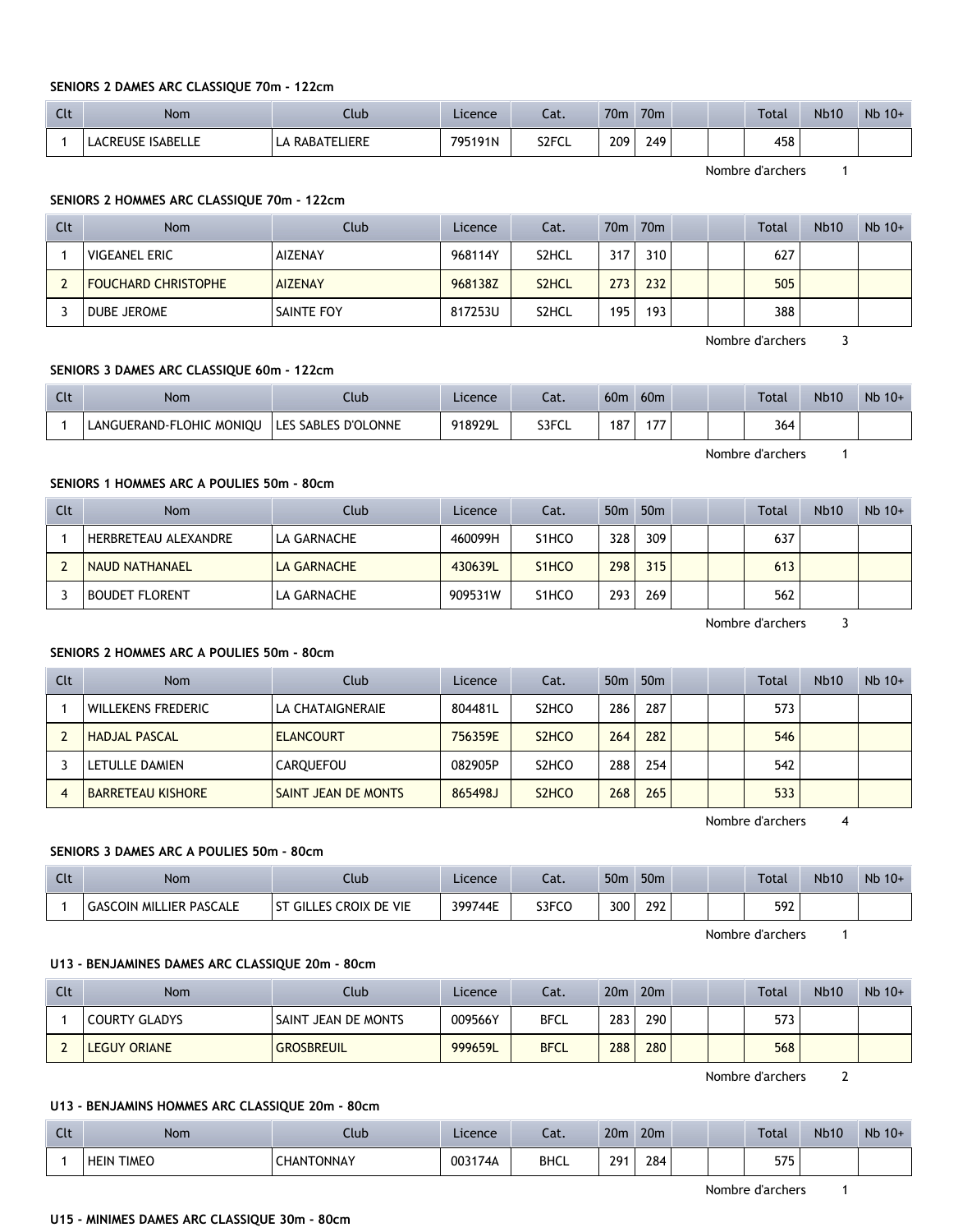| RIVIERE CAMILLE                    | <b>CHALLANS</b> | 988136L | MFCL        | 260              | 229 | 489 |  |
|------------------------------------|-----------------|---------|-------------|------------------|-----|-----|--|
| BONNET LABORDERIE KINNANH CHALLANS |                 | 016257W | <b>MFCL</b> | 218              | 239 | 457 |  |
| THOMAS ADELE                       | <b>CHALLANS</b> | 025147J | MFCL        | 212 <sub>1</sub> | 191 | 403 |  |

Nombre d'archers 3

# **U18 - CADETS HOMMES ARC CLASSIQUE 50m - 122cm**

| Clt | Nom                   | <b>Club</b>         | Licence | Cat. | 50 <sub>m</sub> | 50 <sub>m</sub> |  | <b>Total</b> | <b>Nb10</b> | $Nb$ 10+ |
|-----|-----------------------|---------------------|---------|------|-----------------|-----------------|--|--------------|-------------|----------|
|     | POUPON THOMAS         | GROSBREUIL          | 965735M | CHCL | 252             | 273             |  | 525          |             |          |
|     | <b>PERRAIS THOMAS</b> | LES SABLES D'OLONNE | 944453E | CHCL | 256             | 234             |  | 490          |             |          |
|     | LALANDE TIMOTHEE      | LES SABLES D'OLONNE | 023467H | CHCL | 234             | 216             |  | 450          |             |          |

Nombre d'archers 3

## **SENIORS 1 DAMES ARC CLASSIQUE 50m - 122cm**

| Clt | Nom                          | Club            | Licence | Cat.  | 50 <sub>m</sub> | 50 <sub>m</sub> | 50 <sub>m</sub> | 50 <sub>m</sub> | Total | <b>Nb10</b> | $Nb$ 10+ |
|-----|------------------------------|-----------------|---------|-------|-----------------|-----------------|-----------------|-----------------|-------|-------------|----------|
|     | <b>TURPIN LUCIE</b>          | <b>MONTAIGU</b> | 909668V | S1FCL | 268             | 280             |                 |                 | 548   |             |          |
|     | <b>HOARAU-ECLAPIER DIANE</b> | SAINTE FOY      | 024438N | S1FCL | 174             | 208             |                 |                 | 382   |             |          |

Nombre d'archers 2

# **SENIORS 1 HOMMES ARC CLASSIQUE 50m - 122cm**

| Clt            | <b>Nom</b>              | Club             | Licence | Cat.               | 50 <sub>m</sub> | 50 <sub>m</sub> |  | <b>Total</b> | Nb10 | $Nb$ 10+ |
|----------------|-------------------------|------------------|---------|--------------------|-----------------|-----------------|--|--------------|------|----------|
|                | <b>BARRANGER REMI</b>   | <b>AIZENAY</b>   | 703594B | S <sub>1</sub> HCL | 305             | 302             |  | 607          |      |          |
|                | <b>JEANNEAU QUENTIN</b> | <b>AIZENAY</b>   | 772342C | S <sub>1</sub> HCL | 286             | 283             |  | 569          |      |          |
|                | RABILLE DORIAN          | GROSBREUIL       | 875167U | S <sub>1</sub> HCL | 240             | 245             |  | 485          |      |          |
| $\overline{4}$ | <b>TETREL JULIEN</b>    | <b>LE BIGNON</b> | 017223W | S <sub>1</sub> HCL | 260             | 220             |  | 480          |      |          |

Nombre d'archers 4

## **SENIORS 2 DAMES ARC CLASSIQUE 50m - 122cm**

| Clt | <b>Nom</b>                  | Club                | Licence | Cat.               | 50 <sub>m</sub> | 50 <sub>m</sub> |  | Total | <b>Nb10</b> | $Nb$ 10+ |
|-----|-----------------------------|---------------------|---------|--------------------|-----------------|-----------------|--|-------|-------------|----------|
|     | <b>DEBIAIS CLAUDINE</b>     | <b>VANNES</b>       | 885011U | S <sub>2</sub> FCL | 297             | 281             |  | 578   |             |          |
|     | <b>ALLAIN HELENE</b>        | <b>MONTAIGU</b>     | 909660L | S <sub>2</sub> FCL | 283             | 287             |  | 570   |             |          |
|     | COYAC LINDA                 | <b>CHANTONNAY</b>   | 932770F | S <sub>2</sub> FCL | 260             | 249             |  | 509   |             |          |
| 4   | <b>BUITRAGO JOLLY MARIA</b> | SAINT JEAN DE MONTS | 950232L | S <sub>2</sub> FCL | 260             | 233             |  | 493   |             |          |

Nombre d'archers 4

# **SENIORS 2 HOMMES ARC CLASSIQUE 50m - 122cm**

| Clt            | Nom                      | <b>Club</b>                | Licence | Cat.               | 50 <sub>m</sub> | 50 <sub>m</sub> |  | Total | <b>Nb10</b> | $Nb$ 10+ |
|----------------|--------------------------|----------------------------|---------|--------------------|-----------------|-----------------|--|-------|-------------|----------|
|                | <b>BAREAU ANTHONY</b>    | <b>MONTAIGU</b>            | 861625Z | S2HCL              | 308             | 306             |  | 614   |             |          |
| $\overline{2}$ | PEREIRA GUILLAUME        | ST GILLES CROIX DE VIE     | 029137W | S <sub>2</sub> HCL | 309             | 292             |  | 601   |             |          |
| 3              | SAUBIETTE OLIVIER        | MONTOIR DE BRETAGNE        | 957406J | S <sub>2</sub> HCL | 266             | 299             |  | 565   |             |          |
| 4              | <b>GELABALE LAURENT</b>  | <b>LE BIGNON</b>           | 954571C | S <sub>2</sub> HCL | 268             | 292             |  | 560   |             |          |
| 5              | DUBE JEROME              | SAINTE FOY                 | 817253U | S2HCL              | 272             | 272             |  | 544   |             |          |
| 6              | <b>BOUTOLLEAU GERALD</b> | <b>CLISSON</b>             | 970992B | S <sub>2</sub> HCL | 265             | 267             |  | 532   |             |          |
|                | <b>GUEDON STEPHANE</b>   | <b>CHANTONNAY</b>          | 820507F | S2HCL              | 245             | 269             |  | 514   |             |          |
| 8              | <b>COSSON RICHARD</b>    | <b>LES SABLES D'OLONNE</b> | 015231F | S <sub>2</sub> HCL | 234             | 242             |  | 476   | 4           |          |
| 9              | <b>BOULLOT ERIC</b>      | <b>ST HERBLAIN</b>         | 964010M | S <sub>2</sub> HCL | 238             | 238             |  | 476   | 3           |          |
| 10             | <b>CORBOZ MARC</b>       | <b>CHANTONNAY</b>          | 036931T | S <sub>2</sub> HCL | 206             | 212             |  | 418   |             |          |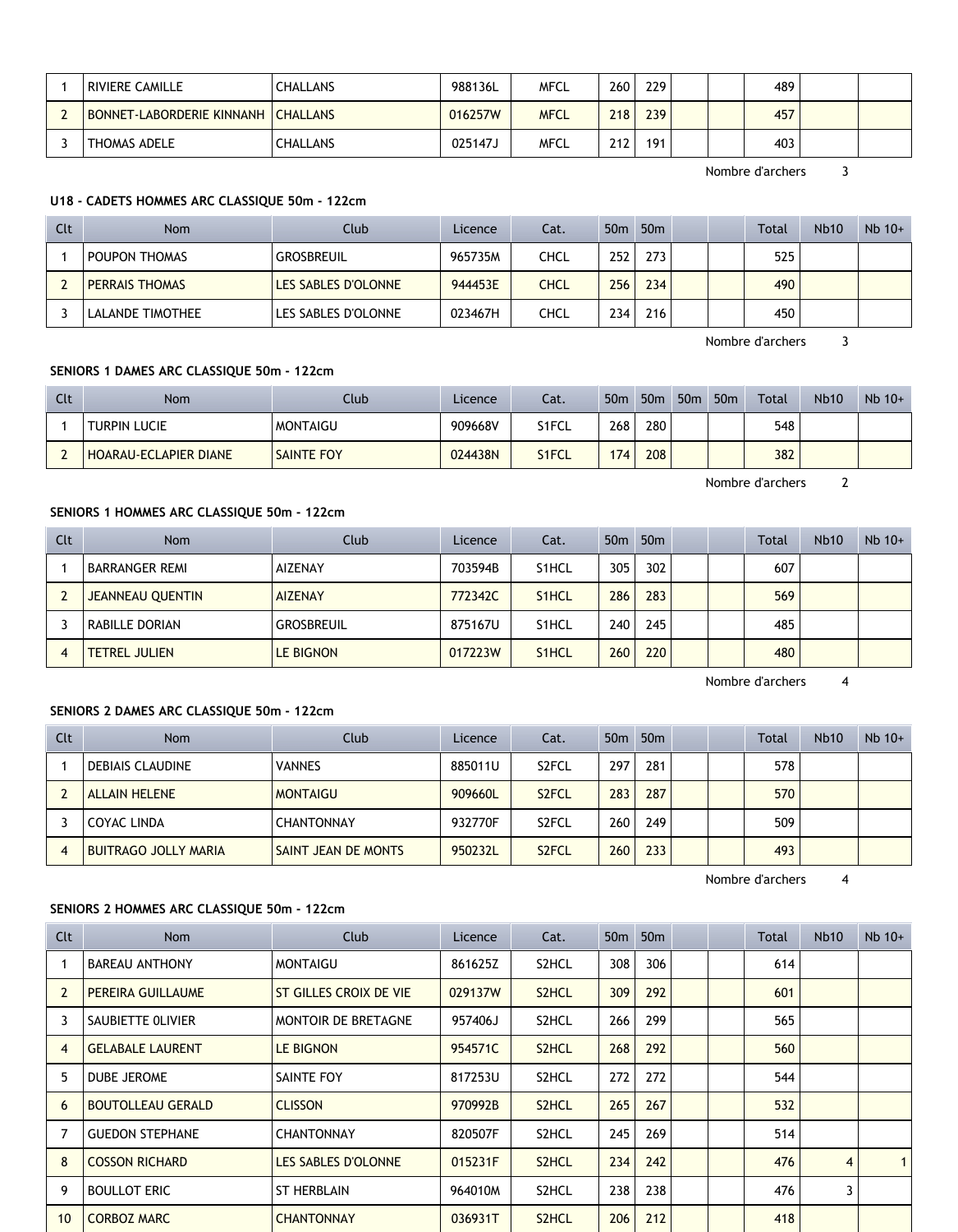## **SENIORS 3 DAMES ARC CLASSIQUE 50m - 122cm**

| Clt | Nom                    | Club                  | Licence | Cat.  | 50 <sub>m</sub> | 50 <sub>m</sub> |  | Total | <b>Nb10</b> | $Nb$ 10+ |
|-----|------------------------|-----------------------|---------|-------|-----------------|-----------------|--|-------|-------------|----------|
|     | <b>GIRARD BRIGITTE</b> | <b>BEAUCHAMP</b>      | 455312E | S3FCL | 285             | 267             |  | 552   |             |          |
|     | <b>REMAUD JOSETTE</b>  | <b>BEIGNON BASSET</b> | 727182R | S3FCL | 252             | 250             |  | 502   |             |          |

Nombre d'archers 2

## **SENIORS 3 HOMMES ARC CLASSIQUE 50m - 122cm**

| Clt | <b>Nom</b>                  | Club                          | Licence | Cat.  | 50 <sub>m</sub> | 50 <sub>m</sub> |  | Total | <b>Nb10</b> | $Nb$ 10+ |
|-----|-----------------------------|-------------------------------|---------|-------|-----------------|-----------------|--|-------|-------------|----------|
| 1   | DEZANNEAU PATRICK           | <b>CONFLANS SAINTE-HONORI</b> | 325103Y | S3HCL | 317             | 320             |  | 637   |             |          |
| 2   | <b>FOUCHER CHRISTIAN</b>    | <b>ARGENTON LES VALLEES</b>   | 276557F | S3HCL | 284             | 305             |  | 589   |             |          |
| 3   | <b>SEROUX JEAN FRANCOIS</b> | <b>ST HERBLAIN</b>            | 462193J | S3HCL | 300             | 286             |  | 586   |             |          |
| 4   | <b>CAIGNARD REMI</b>        | ST GILLES CROIX DE VIE        | 060562D | S3HCL | 279             | 289             |  | 568   |             |          |
| 5   | <b>BRACHET BERNARD</b>      | <b>ST HERBLAIN</b>            | 453378C | S3HCL | 286             | 277             |  | 563   |             |          |
| 6   | <b>GAUTIER HUBERT</b>       | <b>BEIGNON BASSET</b>         | 641835X | S3HCL | 285             | 272             |  | 557   |             |          |
| 7   | <b>GARNIER GILLES</b>       | <b>BARBATRE</b>               | 756566E | S3HCL | 278             | 276             |  | 554   |             |          |
| 8   | LAUDRIEC JEAN MICHEL        | <b>COUERON</b>                | 882913N | S3HCL | 284             | 268             |  | 552   |             |          |
| 9   | RAVELEAU JEAN-PIERRE        | LES SABLES D'OLONNE           | 895928K | S3HCL | 262             | 277             |  | 539   |             |          |
| 10  | <b>MARTIN PHILIPPE</b>      | ST GILLES CROIX DE VIE        | 426043R | S3HCL | 247             | 261             |  | 508   |             |          |
| 11  | <b>BEAUVILLAIN YVES</b>     | <b>ST HERBLAIN</b>            | 912155Y | S3HCL | 259             | 246             |  | 505   |             |          |
| 12  | <b>FOUCHET RAYMOND</b>      | <b>ST HERBLAIN</b>            | 816803E | S3HCL | 277             | 217             |  | 494   |             |          |
| 13  | <b>BITHOREL JEAN YVES</b>   | <b>MONTAIGU</b>               | 884617R | S3HCL | 242             | 242             |  | 484   |             |          |
| 14  | <b>KRASNANSKY RENE</b>      | LES SABLES D'OLONNE           | 101379V | S3HCL | 211             | 222             |  | 433   |             |          |
| 15  | <b>CUREY GERARD</b>         | LES SABLES D'OLONNE           | 968146H | S3HCL | 210             | 193             |  | 403   |             |          |

Nombre d'archers 15

# **SENIORS 1 HOMMES ARC A POULIES 50m - 122cm**

| Clt | <b>Nom</b>                  | Club               | Licence | Cat.               | 50 <sub>m</sub> | 50 <sub>m</sub> |  | <b>Total</b> | <b>Nb10</b> | $Nb$ 10+ |
|-----|-----------------------------|--------------------|---------|--------------------|-----------------|-----------------|--|--------------|-------------|----------|
|     | NAUD SIMON                  | <b>CLISSON</b>     | 640827B | S <sub>1</sub> HCO | 351             | 347             |  | 698          |             |          |
|     | <b>HERBRETEAU ALEXANDRE</b> | LA GARNACHE        | 460099H | S <sub>1</sub> HCO | 343             | 344             |  | 687          |             |          |
|     | NAUD NATHANAEL              | LA GARNACHE        | 430639L | S <sub>1</sub> HCO | 343             | 337             |  | 680          |             |          |
| 4   | <b>BOUDET FLORENT</b>       | <b>LA GARNACHE</b> | 909531W | S <sub>1</sub> HCO | 330             | 330             |  | 660          |             |          |
|     | <b>GUERIN DANY</b>          | <b>CHALLANS</b>    | 815727K | S <sub>1</sub> HCO | 293             |                 |  | 293          |             |          |

Nombre d'archers 5

# **SENIORS 2 HOMMES ARC A POULIES 50m - 122cm**

| Clt | <b>Nom</b>                | Club                    | Licence | Cat.                           | 50 <sub>m</sub> | 50 <sub>m</sub> |  | <b>Total</b> | <b>Nb10</b> | $Nb$ 10+ |
|-----|---------------------------|-------------------------|---------|--------------------------------|-----------------|-----------------|--|--------------|-------------|----------|
|     | DEVINEAU GERARD           | <b>CHANTONNAY</b>       | 658360J | S <sub>2</sub> HCO             | 353             | 341             |  | 694          |             |          |
|     | I NICOLEAU BENOIT         | <b>GROSBREUIL</b>       | 633679G | S <sub>2</sub> HCO             | 347             | 345             |  | 692          |             |          |
|     | <b>FONTENELLE PATRICK</b> | GROSBREUIL              | 368711Y | S <sub>2</sub> HCO             | 322             | 333             |  | 655          |             |          |
| 4   | <b>WILLEKENS FREDERIC</b> | <b>LA CHATAIGNERAIE</b> | 804481L | S <sub>2</sub> H <sub>CO</sub> | 317             | 331             |  | 648          |             |          |

Nombre d'archers 4

## **SENIORS 3 DAMES ARC A POULIES 50m - 122cm**

| C14<br>นเ | Nom                            | Club                               | Licence | cal.  | 50 <sub>m</sub>   | 50 <sub>m</sub> |  | <b>Total</b> | Nb10 | $Nb$ 10+ |
|-----------|--------------------------------|------------------------------------|---------|-------|-------------------|-----------------|--|--------------|------|----------|
|           | <b>GASCOIN MILLIER PASCALE</b> | : Croix de Vie<br><b>ST GILLES</b> | 399744E | S3FCO | 247<br><u>JII</u> | 322             |  | 639          |      |          |